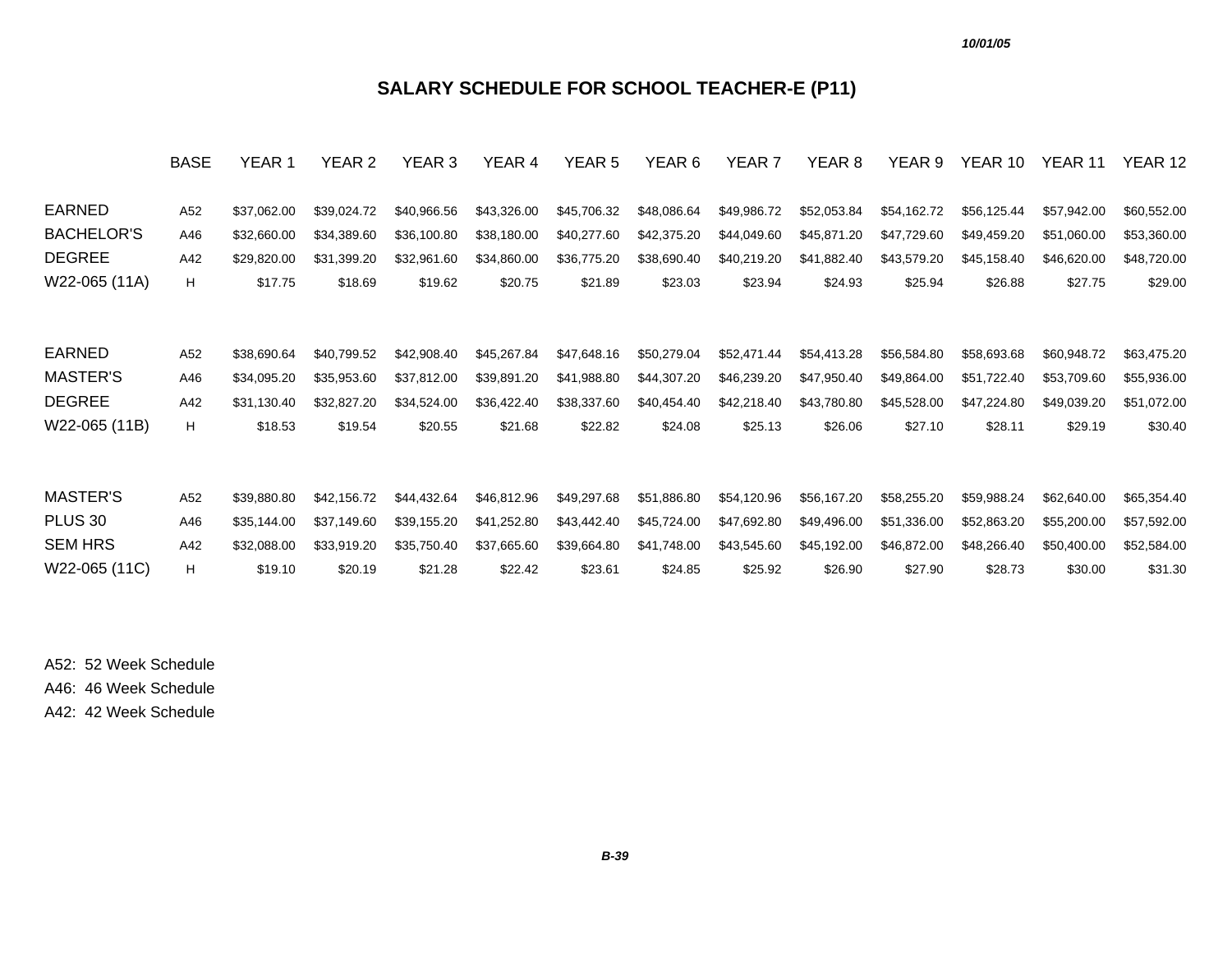### **SALARY SCHEDULE FOR SPECIAL EDUCATION TEACHER-E (P11)**

|                    | <b>BASE</b> | YEAR 1      | YEAR 2      | YEAR <sub>3</sub> | YEAR 4      | YEAR <sub>5</sub> | YEAR 6      | YEAR <sub>7</sub> | YEAR <sub>8</sub> | YEAR 9      | YEAR 10     | YEAR 11     | YEAR 12     |
|--------------------|-------------|-------------|-------------|-------------------|-------------|-------------------|-------------|-------------------|-------------------|-------------|-------------|-------------|-------------|
| EARNED             | A52         | \$37,897.20 | \$40,026.96 | \$42,156.72       | \$44,516.16 | \$46,896.48       | \$49,297.68 | \$51,323.04       | \$53,244.00       | \$55,206.72 | \$57,315.60 | \$59,215.68 | \$61,721.28 |
|                    |             |             |             |                   |             |                   |             |                   |                   |             |             |             |             |
| <b>BACHELOR'S</b>  | A46         | \$33,396.00 | \$35,272.80 | \$37,149.60       | \$39,228.80 | \$41,326.40       | \$43,442.40 | \$45,227.20       | \$46,920.00       | \$48,649.60 | \$50,508.00 | \$52,182.40 | \$54,390.40 |
| <b>DEGREE</b>      | A42         | \$30,492.00 | \$32,205.60 | \$33,919.20       | \$35,817.60 | \$37,732.80       | \$39,664.80 | \$41,294.40       | \$42,840.00       | \$44,419.20 | \$46,116.00 | \$47,644.80 | \$49,660.80 |
| W22-066 (11A)      | H.          | \$18.15     | \$19.17     | \$20.19           | \$21.32     | \$22.46           | \$23.61     | \$24.58           | \$25.50           | \$26.44     | \$27.45     | \$28.36     | \$29.56     |
|                    |             |             |             |                   |             |                   |             |                   |                   |             |             |             |             |
| EARNED             | A52         |             | \$42,156.72 |                   | \$46,812.96 | \$49,297.68       |             |                   |                   | \$58,255.20 | \$60,322.32 | \$62,640.00 | \$65,354.40 |
|                    |             | \$39,880.80 |             | \$44,432.64       |             |                   | \$51,886.80 | \$54,120.96       | \$56,167.20       |             |             |             |             |
| MASTER'S           | A46         | \$35,144.00 | \$37.149.60 | \$39,155.20       | \$41,252.80 | \$43,442.40       | \$45,724.00 | \$47,692.80       | \$49,496.00       | \$51,336.00 | \$53,157.60 | \$55,200.00 | \$57,592.00 |
| <b>DEGREE</b>      | A42         | \$32,088.00 | \$33.919.20 | \$35,750.40       | \$37,665.60 | \$39,664.80       | \$41,748.00 | \$43,545.60       | \$45,192.00       | \$46,872.00 | \$48,535.20 | \$50,400.00 | \$52,584.00 |
| W22-066 (11B)      | H.          | \$19.10     | \$20.19     | \$21.28           | \$22.42     | \$23.61           | \$24.85     | \$25.92           | \$26.90           | \$27.90     | \$28.89     | \$30.00     | \$31.30     |
|                    |             |             |             |                   |             |                   |             |                   |                   |             |             |             |             |
| <b>MASTER'S</b>    | A52         | \$41,384.16 | \$43,680.96 | \$45,977.76       | \$48,358.08 | \$50,905.44       | \$53,348.40 | \$55,624.32       | \$57,712.32       | \$59,967.36 | \$61,950.96 | \$64,247.76 | \$66,983.04 |
| PLUS <sub>30</sub> | A46         | \$36,468.80 | \$38,492.80 | \$40,516.80       | \$42,614.40 | \$44,859.20       | \$47,012.00 | \$49,017.60       | \$50,857.60       | \$52,844.80 | \$54,592.80 | \$56,616.80 | \$59,027.20 |
| <b>SEM HRS</b>     | A42         | \$33,297.60 | \$35,145.60 | \$36,993.60       | \$38,908.80 | \$40,958.40       | \$42,924.00 | \$44,755.20       | \$46,435.20       | \$48,249.60 | \$49,845.60 | \$51,693.60 | \$53,894.40 |
| W22-066 (11C)      | н           | \$19.82     | \$20.92     | \$22.02           | \$23.16     | \$24.38           | \$25.55     | \$26.64           | \$27.64           | \$28.72     | \$29.67     | \$30.77     | \$32.08     |
|                    |             |             |             |                   |             |                   |             |                   |                   |             |             |             |             |

A52: 52 Week Schedule A46: 46 Week Schedule

A42: 42 Week Schedule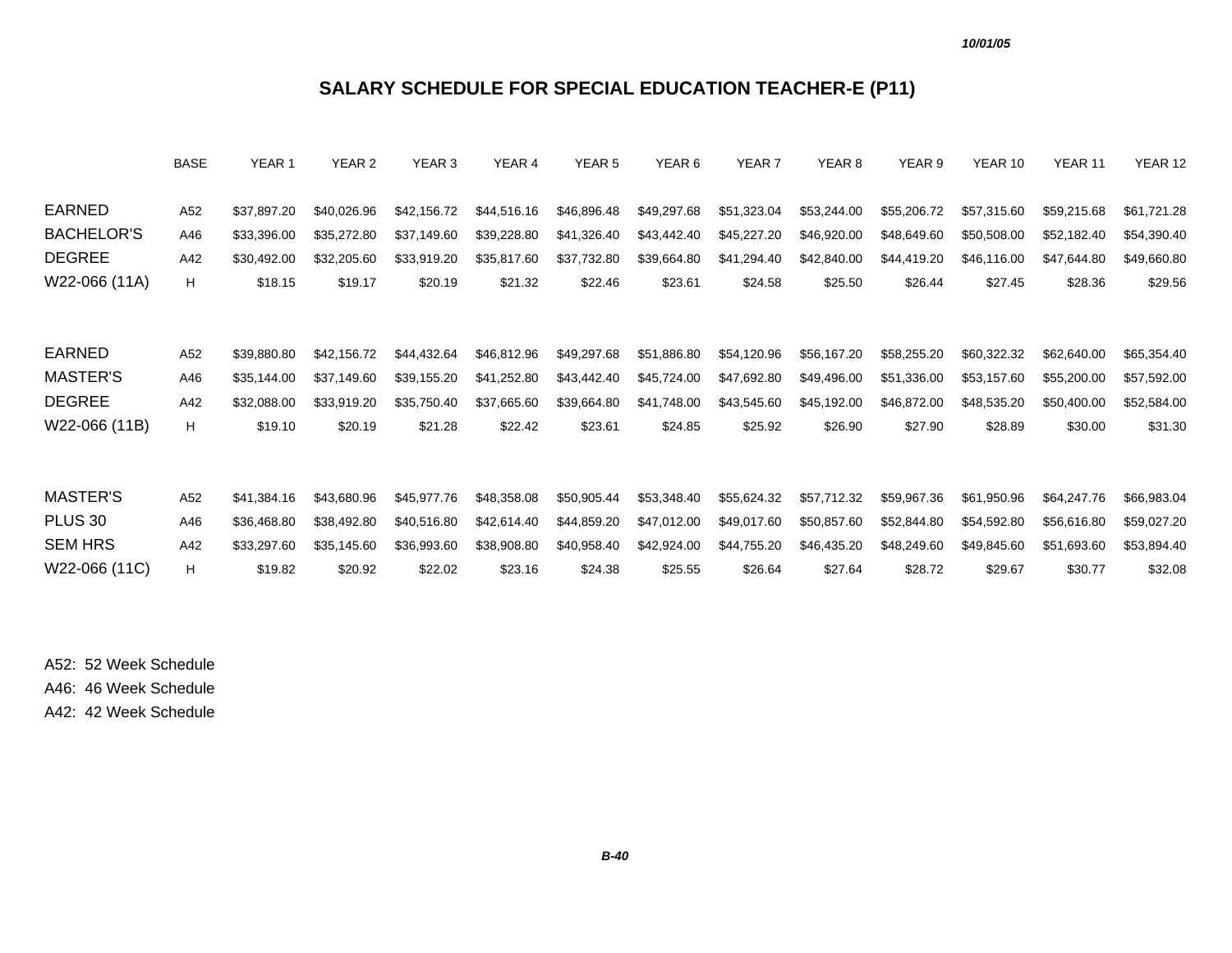# **SALARY SCHEDULE FOR TRADES INSTRUCTOR-E (P11)**

|                    | <b>BASE</b> | YEAR 1      | YEAR 2      | YEAR 3      | YEAR 4      | YEAR 5      | YEAR 6      | YEAR 7      | YEAR 8      | YEAR 9      | YEAR 10     | YEAR 11     | YEAR 12     |
|--------------------|-------------|-------------|-------------|-------------|-------------|-------------|-------------|-------------|-------------|-------------|-------------|-------------|-------------|
| <b>NON DEGREE</b>  | A52         | \$35,850.96 | \$37,709.28 | \$39,567.60 | \$41,760.00 | \$44,161.20 | \$46,437.12 | \$48,441.60 | \$50,425.20 | \$52,575.84 | \$54,455.04 | \$56,438.64 | \$58,986.00 |
| & VOC CERT         | A46         | \$31,592.80 | \$33.230.40 | \$34,868.00 | \$36,800.00 | \$38,916.00 | \$40,921.60 | \$42,688.00 | \$44,436.00 | \$46,331.20 | \$47,987.20 | \$49,735.20 | \$51,980.00 |
| W22-067 (11A)      | H           | \$17.17     | \$18.06     | \$18.95     | \$20.00     | \$21.15     | \$22.24     | \$23.20     | \$24.15     | \$25.18     | \$26.08     | \$27.03     | \$28.25     |
| 60 SEM HRS         | A52         | \$36,414.72 | \$38,523.60 | \$40,632.48 | \$42,887.52 | \$45,288.72 | \$47,669.04 | \$49,590.00 | \$51,364.80 | \$53,724.24 | \$55,666.08 | \$57,607.92 | \$60,155.28 |
| & VOC CERT         | A46         | \$32,089.60 | \$33,948.00 | \$35,806.40 | \$37,793.60 | \$39,909.60 | \$42,007.20 | \$43,700.00 | \$45,264.00 | \$47,343.20 | \$49,054.40 | \$50,765.60 | \$53,010.40 |
| W22-067 (11B)      | Н           | \$17.44     | \$18.45     | \$19.46     | \$20.54     | \$21.69     | \$22.83     | \$23.75     | \$24.60     | \$25.73     | \$26.66     | \$27.59     | \$28.81     |
|                    |             |             |             |             |             |             |             |             |             |             |             |             |             |
| <b>EARNED BACH</b> | A52         | \$37,584.00 | \$39,672.00 | \$41,760.00 | \$44,098.56 | \$46,499.76 | \$48,880.08 | \$50,884.56 | \$52,826.40 | \$54,851.76 | \$56,898,00 | \$58,798.08 | \$61,220.16 |
| <b>DEGREE</b>      | A46         | \$33,120.00 | \$34.960.00 | \$36,800.00 | \$38,860.80 | \$40,976.80 | \$43,074.40 | \$44,840.80 | \$46,552.00 | \$48,336.80 | \$50,140.00 | \$51.814.40 | \$53,948.80 |
| & VOC CERT         | H           | \$18.00     | \$19.00     | \$20.00     | \$21.12     | \$22.27     | \$23.41     | \$24.37     | \$25.30     | \$26.27     | \$27.25     | \$28.16     | \$29.32     |
| W22-067 (11C)      |             |             |             |             |             |             |             |             |             |             |             |             |             |
|                    |             |             |             |             |             |             |             |             |             |             |             |             |             |
| <b>EARNED MAST</b> | A52         | \$39,588.48 | \$41,760.00 | \$43,931.52 | \$46,437.12 | \$48,880.08 | \$51,490.08 | \$53,661.60 | \$55,728.72 | \$57,816.72 | \$59,988.24 | \$62,305.92 | \$64,895.04 |
| <b>DEGREE</b>      | A46         | \$34,886.40 | \$36,800.00 | \$38,713.60 | \$40,921.60 | \$43.074.40 | \$45,374.40 | \$47,288.00 | \$49,109.60 | \$50,949.60 | \$52,863.20 | \$54,905.60 | \$57,187.20 |
| & VOC CERT         | H           | \$18.96     | \$20.00     | \$21.04     | \$22.24     | \$23.41     | \$24.66     | \$25.70     | \$26.69     | \$27.69     | \$28.73     | \$29.84     | \$31.08     |
| W22-067 (11D)      |             |             |             |             |             |             |             |             |             |             |             |             |             |
|                    |             |             |             |             |             |             |             |             |             |             |             |             |             |
| <b>EARNED MAST</b> | A52         | \$40,736.88 | \$43,158.96 | \$45,601.92 | \$48,003.12 | \$50,529.60 | \$52,930.80 | \$55,227.60 | \$57,336.48 | \$59,549.76 | \$61,596.00 | \$63,809.28 | \$66,544.56 |
| & 30 SEM HRS       | A46         | \$35,898.40 | \$38,032.80 | \$40,185.60 | \$42,301.60 | \$44,528.00 | \$46,644.00 | \$48,668.00 | \$50,526.40 | \$52,476.80 | \$54,280.00 | \$56,230.40 | \$58,640.80 |
| & VOC CERT         | H           | \$19.51     | \$20.67     | \$21.84     | \$22.99     | \$24.20     | \$25.35     | \$26.45     | \$27.46     | \$28.52     | \$29.50     | \$30.56     | \$31.87     |
| W22-067 (11E)      |             |             |             |             |             |             |             |             |             |             |             |             |             |
|                    |             |             |             |             |             |             |             |             |             |             |             |             |             |

A52: 52 Week ScheduleA46: 46 Week Schedule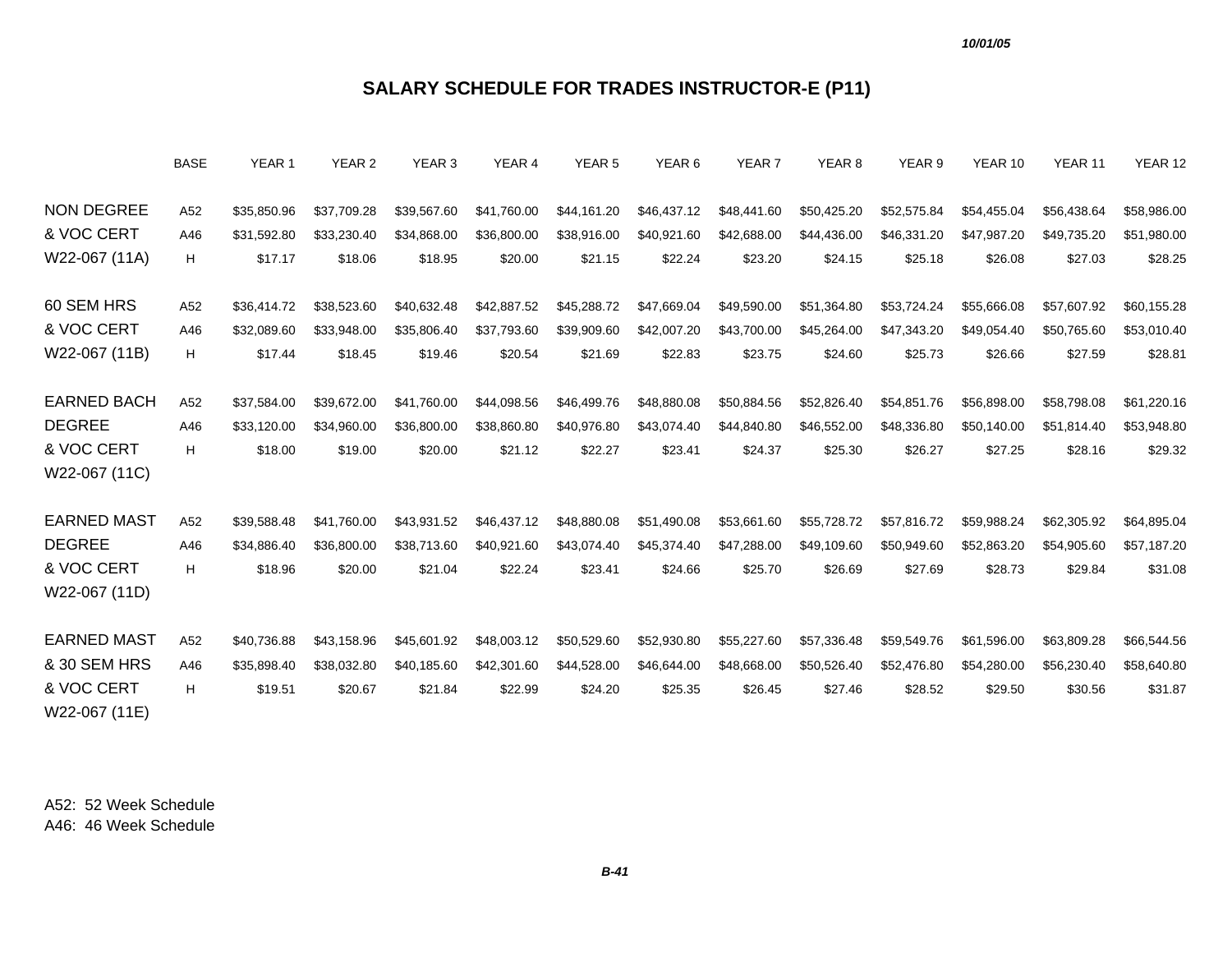# **SALARY SCHEDULE FOR TRADES INSTRUCTOR-A (12)**

|                                 | BASE       | YEAR 1                     | YEAR 2                     | YEAR 3                     | YEAR 4                     | YEAR 5                     | YEAR 6                     | YEAR 7                     | YEAR 8                     | YEAR 9                     | YEAR 10                    | YEAR 11                    | YEAR 12                    |
|---------------------------------|------------|----------------------------|----------------------------|----------------------------|----------------------------|----------------------------|----------------------------|----------------------------|----------------------------|----------------------------|----------------------------|----------------------------|----------------------------|
| <b>NON DEGREE</b><br>& VOC CERT | A52<br>A46 | \$37,855.44<br>\$33,359.20 | \$39,880.80<br>\$35,144.00 | \$41,906.16<br>\$36,928.80 | \$44,244.72<br>\$38,989.60 | \$46,625.04<br>\$41,087.20 | \$49,026.24<br>\$43,203.20 | \$50,947.20<br>\$44,896.00 | \$52,930.80<br>\$46,644.00 | \$55,081.44<br>\$48,539.20 | \$57,085.92<br>\$50,305.60 | \$58,965.12<br>\$51,961.60 | \$61,491.60<br>\$54,188.00 |
| W22-068 (12A)                   | H          | \$18.13                    | \$19.10                    | \$20.07                    | \$21.19                    | \$22.33                    | \$23.48                    | \$24.40                    | \$25.35                    | \$26.38                    | \$27.34                    | \$28.24                    | \$29.45                    |
|                                 |            |                            |                            |                            |                            |                            |                            |                            |                            |                            |                            |                            |                            |
| 60 SEM HRS                      | A52        | \$38,753.28                | \$40,903.92                | \$43,054.56                | \$45,455.76                | \$47,752.56                | \$50,153.76                | \$52,074.72                | \$54,183.60                | \$56,229.84                | \$58,192.56                | \$60,176.16                | \$62,702.64                |
| & VOC CERT                      | A46        | \$34,150.40                | \$36,045.60                | \$37,940.80                | \$40,056.80                | \$42,080.80                | \$44,196.80                | \$45,889.60                | \$47,748.00                | \$49,551.20                | \$51,280.80                | \$53,028.80                | \$55,255.20                |
| W22-068 (12B)                   | н          | \$18.56                    | \$19.59                    | \$20.62                    | \$21.77                    | \$22.87                    | \$24.02                    | \$24.94                    | \$25.95                    | \$26.93                    | \$27.87                    | \$28.82                    | \$30.03                    |
|                                 |            |                            |                            |                            |                            |                            |                            |                            |                            |                            |                            |                            |                            |
| <b>EARNED BACH</b>              | A52        | \$39,776.40                | \$41,989.68                | \$44,202.96                | \$46,583.28                | \$49,026.24                | \$51,427.44                | \$53,473.68                | \$55,248.48                | \$57,336.48                | \$59,403.60                | \$61,324.56                | \$63,809.28                |
| <b>DEGREE</b>                   | A46        | \$35,052.00                | \$37.002.40                | \$38,952.80                | \$41,050.40                | \$43,203.20                | \$45,319.20                | \$47,122.40                | \$48,686.40                | \$50,526.40                | \$52,348.00                | \$54,040.80                | \$56,230.40                |
| & VOC CERT                      | н          | \$19.05                    | \$20.11                    | \$21.17                    | \$22.31                    | \$23.48                    | \$24.63                    | \$25.61                    | \$26.46                    | \$27.46                    | \$28.45                    | \$29.37                    | \$30.56                    |
| W22-068 (12C)                   |            |                            |                            |                            |                            |                            |                            |                            |                            |                            |                            |                            |                            |
| <b>EARNED MAST</b>              |            |                            |                            |                            |                            |                            |                            |                            |                            |                            |                            |                            |                            |
| <b>DEGREE</b>                   | A52<br>A46 | \$41,760.00                | \$44,098.56<br>\$38,860.80 | \$46,437.12                | \$48,880.08<br>\$43.074.40 | \$51,427.44                | \$54,037.44                | \$56,167.20                | \$58,234.32<br>\$51.317.60 | \$60,384.96                | \$62,577.36<br>\$55,144.80 | \$64,686.24                | \$67,505.04                |
| & VOC CERT                      | H          | \$36,800.00                |                            | \$40,921.60                |                            | \$45,319.20                | \$47,619.20                | \$49,496.00                |                            | \$53,212.80                |                            | \$57,003.20                | \$59,487.20                |
| W22-068 (12D)                   |            | \$20.00                    | \$21.12                    | \$22.24                    | \$23.41                    | \$24.63                    | \$25.88                    | \$26.90                    | \$27.89                    | \$28.92                    | \$29.97                    | \$30.98                    | \$32.33                    |
|                                 |            |                            |                            |                            |                            |                            |                            |                            |                            |                            |                            |                            |                            |
| <b>EARNED MAST</b>              | A52        | \$43,179.84                | \$45,601.92                | \$48,003.12                | \$50,508.72                | \$52,993.44                | \$55,394.64                | \$57,733.20                | \$59,904.72                | \$61,950.96                | \$64,101.60                | \$66,294.00                | \$69,091.92                |
| & 30 SEM HRS                    | A46        | \$38,051.20                | \$40,185.60                | \$42,301.60                | \$44,509.60                | \$46,699.20                | \$48,815.20                | \$50,876.00                | \$52,789.60                | \$54,592.80                | \$56,488.00                | \$58,420.00                | \$60,885.60                |
| & VOC CERT                      | н          | \$20.68                    | \$21.84                    | \$22.99                    | \$24.19                    | \$25.38                    | \$26.53                    | \$27.65                    | \$28.69                    | \$29.67                    | \$30.70                    | \$31.75                    | \$33.09                    |
| W22-068 (12E)                   |            |                            |                            |                            |                            |                            |                            |                            |                            |                            |                            |                            |                            |
|                                 |            |                            |                            |                            |                            |                            |                            |                            |                            |                            |                            |                            |                            |

A52: 52 Week ScheduleA46: 46 Week Schedule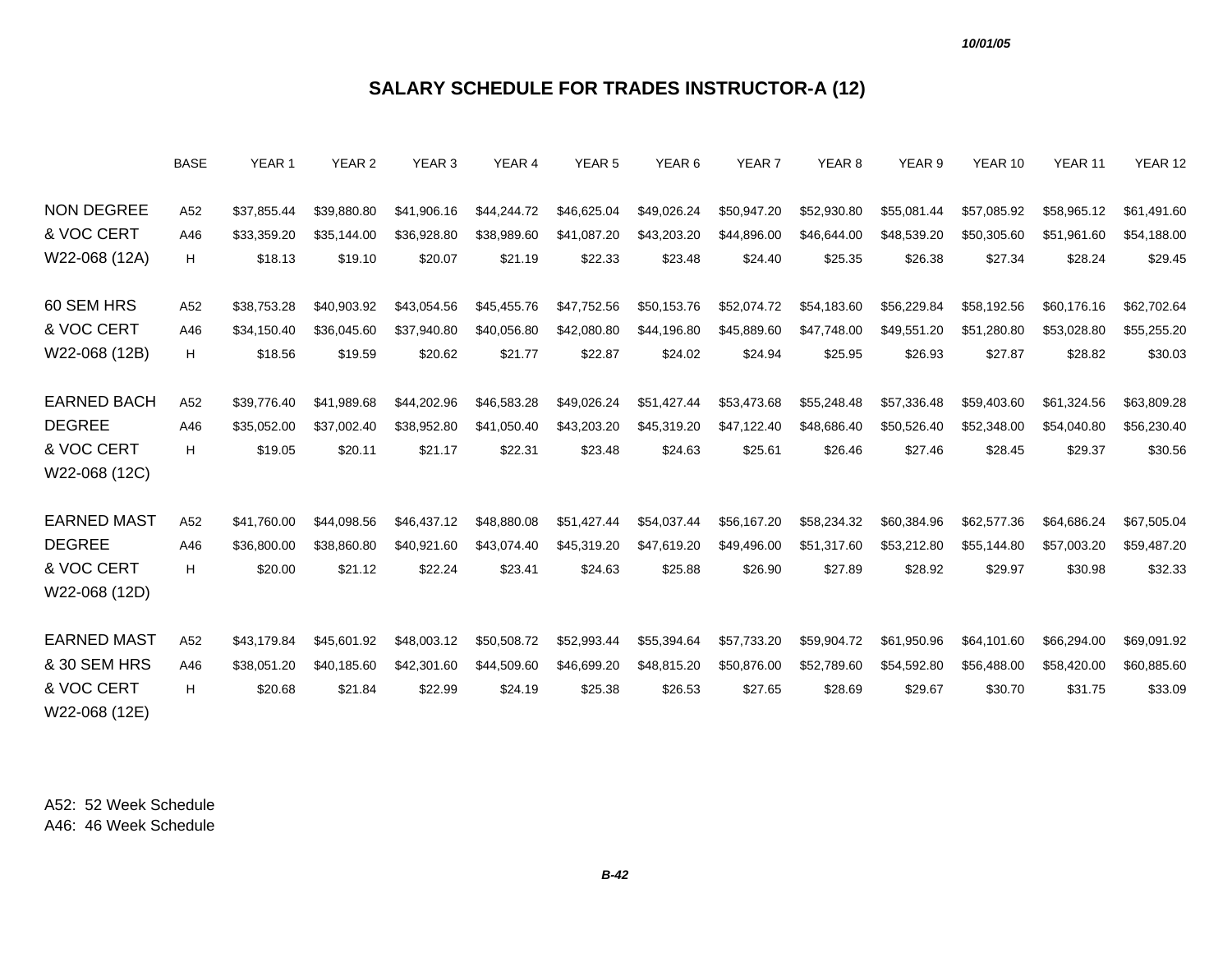# **SALARY SCHEDULE FOR TRADES INSTRUCTOR-A (12) cont.**

|                | <b>BASE</b> | YEAR 1      | YEAR 2      | YEAR <sub>3</sub> | YEAR 4      | YEAR 5      | YEAR <sub>6</sub> | YEAR <sub>7</sub> | YEAR 8      | YEAR 9      | YEAR 10     | YEAR 11     | YEAR 12     |
|----------------|-------------|-------------|-------------|-------------------|-------------|-------------|-------------------|-------------------|-------------|-------------|-------------|-------------|-------------|
|                |             |             |             |                   |             |             |                   |                   |             |             |             |             |             |
| NON DEGREE     | A52         | \$36,310,32 | \$38,314.80 | \$40,319.28       | \$42,511.68 | \$44,829.36 | \$47,105.28       | \$49,026.24       | \$50,884.56 | \$52,930.80 | \$54,914.40 | \$56,647.44 | \$59,132.16 |
| & VOC CERT     | A46         | \$31.997.60 | \$33.764.00 | \$35,530.40       | \$37,462.40 | \$39,504.80 | \$41,510.40       | \$43,203.20       | \$44,840.80 | \$46,644,00 | \$48,392.00 | \$49,919.20 | \$52,108.80 |
| NERE-222 (12A) | H           | \$17.39     | \$18.35     | \$19.31           | \$20.36     | \$21.47     | \$22.56           | \$23.48           | \$24.37     | \$25.35     | \$26.30     | \$27.13     | \$28.32     |
|                |             |             |             |                   |             |             |                   |                   |             |             |             |             |             |
| 60 SEM HRS     | A52         | \$37.187.28 | \$39.317.04 | \$41,446.80       | \$43,701.84 | \$45,915.12 | \$48,191.04       | \$50,049.36       | \$52,053.84 | \$54,079.20 | \$55,937.52 | \$57,816.72 | \$60,301.44 |
| & VOC CERT     | A46         | \$32,770.40 | \$34,647.20 | \$36,524.00       | \$38,511.20 | \$40,461.60 | \$42,467.20       | \$44,104.80       | \$45,871.20 | \$47,656.00 | \$49,293.60 | \$50,949.60 | \$53,139.20 |
| NERE-222 (12B) | H           | \$17.81     | \$18.83     | \$19.85           | \$20.93     | \$21.99     | \$23.08           | \$23.97           | \$24.93     | \$25.90     | \$26.79     | \$27.69     | \$28.88     |

A52: 52 Week Schedule

A46: 46 Week Schedule